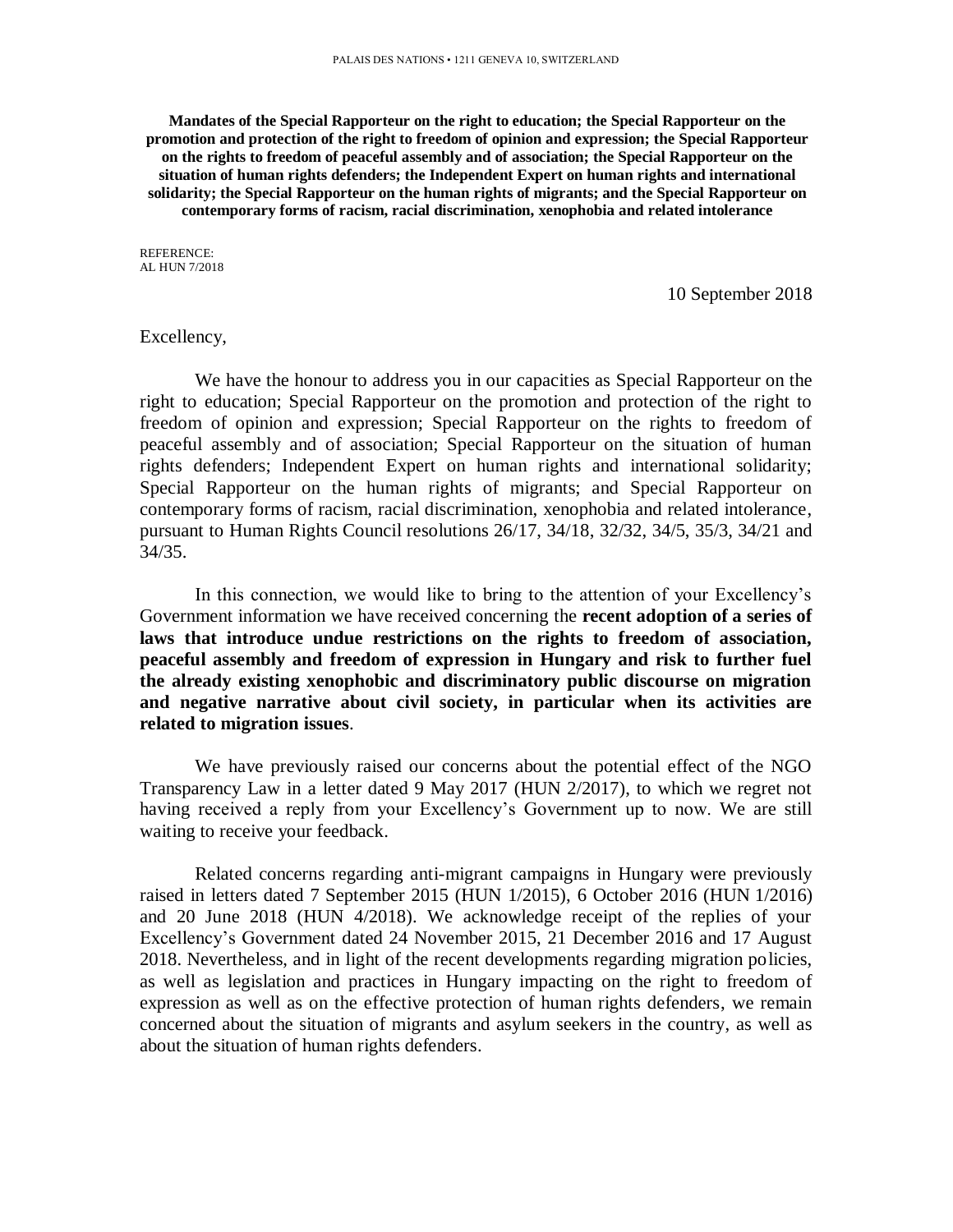In a letter sent to the authorities on 8 March 2018, we expressed our concerns regarding the 'Stop Soros Legislative Package' and its potential detrimental effect on the rights to freedom of association and expression as well as the rights of migrants and the prohibition of racial discrimination (HUN 1/2018). We regret that, to date, no answer has been provided by your Excellency's Government. We hope to receive your answer in due course.

According to the information received:

- *1. Legislative framework*
- a. Higher Education Law

On 4 April 2014, the amendments to the Higher Education Law were adopted. The enacted amendments introduced important threats to academic freedom in Hungary and the intended and real chilling impact on independent academic voices and activities.

On 7 December 2017, the European Commission decided to refer Hungary to the Court of Justice of the European Union (CJEU) on the grounds that its Higher Education Law runs counter to the right of academic freedom, the right to education and the freedom to conduct a business as provided by the Charter of Fundamental Rights of the European Union and the Union's legal obligations under international trade law (the General Agreement on Trade in Services, GATS, in the framework of the World Trade Organisation, WTO).

b. NGO Law

On 13 June 2017, the NGO Transparency Law, highly stigmatizing foreign funded NGOs, was adopted (see concerns raised in communication HUN 2/2017 and press release published on 15 May 2017). On 7 December 2017, the European Commission referred the case to the CJEU after submitting a letter of formal notice and reasoned opinion respectively submitted on 14 July and 4 October 2017. The case was published by the CJEU in June 2018 (Case C-78/18: the first hearing could take place in the autumn 2018). The Commission decided to initiate legal proceedings against Hungary for failing to "fulfil its obligations under the Treaty provisions on the free movement of capital, due to provisions in the NGO Law which indirectly discriminate and disproportionately restrict donations from abroad to civil society organisations". According to the Commission, these provisions, which apply by reference to the foreign source of the capital, place a number of administrative formalities and burdens on the recipient of capital and are liable to have a stigmatising effect on both recipients and donors. Thus, they may dissuade people from making donations from abroad to civil society organisations in Hungary.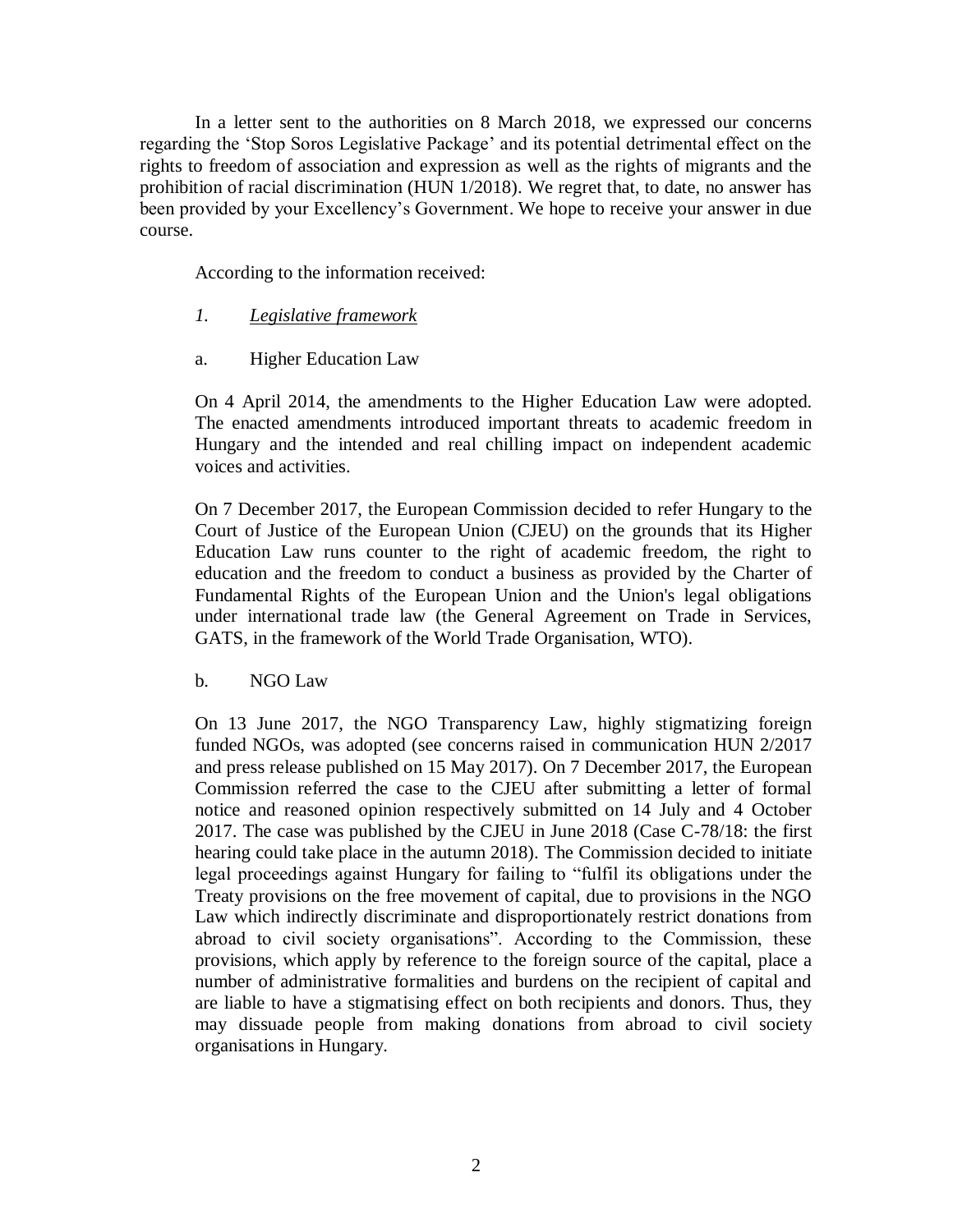In June 2017, 17 Hungarian NGOs filed a case against the NGO Transparency Law before the Hungarian Constitutional Court and other organizations filed cases related to the law before the European Court of Human Rights. So far the Government has not taken any legal action against organisations that failed to register as foreign funded organisations.

c. The "Stop-Soros" legislation

## *The "Stop Soros" Law Act VI*

On 29 May 2018, a draft bill, Act VI 2018 amending certain laws relating to measures to combat illegal immigration, was published by the Hungarian Government. Explicitly named "Stop Soros", Hungarian civil society organisations have noted that this and related recent legislative amendments are more accurately described as "starve and strangle" for the chilling impact they have on independent civil society, media and other independent or critical voices. On 20 June 2018, the bill was adopted and, on 1 July 2018, it came into force. On 18 July 2018, the European Commission referred Hungary to the CJEU regarding this legislation, for breaching EU law on asylum and returns, and sent a letter of formal notice.

The Act IV 2018 amends the 2007 Asylum Act and the 2007 Act on the State Border. Together with a new constitutional provision adopted concurrently (T332) the Act imposes further restrictions on the right to seek asylum. Section 7 of the Law provides that an asylum application is inadmissible if the applicant arrived via a third country where they were not subject to persecution or to serious harm. The changes to the 2007 State Border Act bar anyone who is under criminal proceedings from staying in Hungary, on the basis of a criminal offence of the unlawful crossing of the border. Given that asylum applications can only be submitted in one of two transit zones at the Serbian border, and that Serbia is considered to be a "safe country", applications for asylum status will be found inadmissible. The recently enacted legislation therefore renders it almost impossible for asylum seekers to submit asylum claims and regularise their migratory status in the country and may violate the non-refoulement principle.

The law also *inter alia* creates a new criminal offense, punishable with one year of imprisonment, in the Criminal Code (Section 11 of the Law amends section 353/A (S353/A) of "supporting and facilitating illegal immigration". The bill criminalises any 'organisational activities' to assist asylum-seekers - already in Hungary or at Hungary's border - to exercise their legal rights to submit an asylum procedure or to obtain a residence permit; it provides that such offences may be committed by a person directly assisting an individual migrant, but also by preparing, or distributing informational materials or by creating or operating a network to carry out these activities. It finally makes it a crime to organise border monitoring and it makes it a crime to provide financial means for the above activities.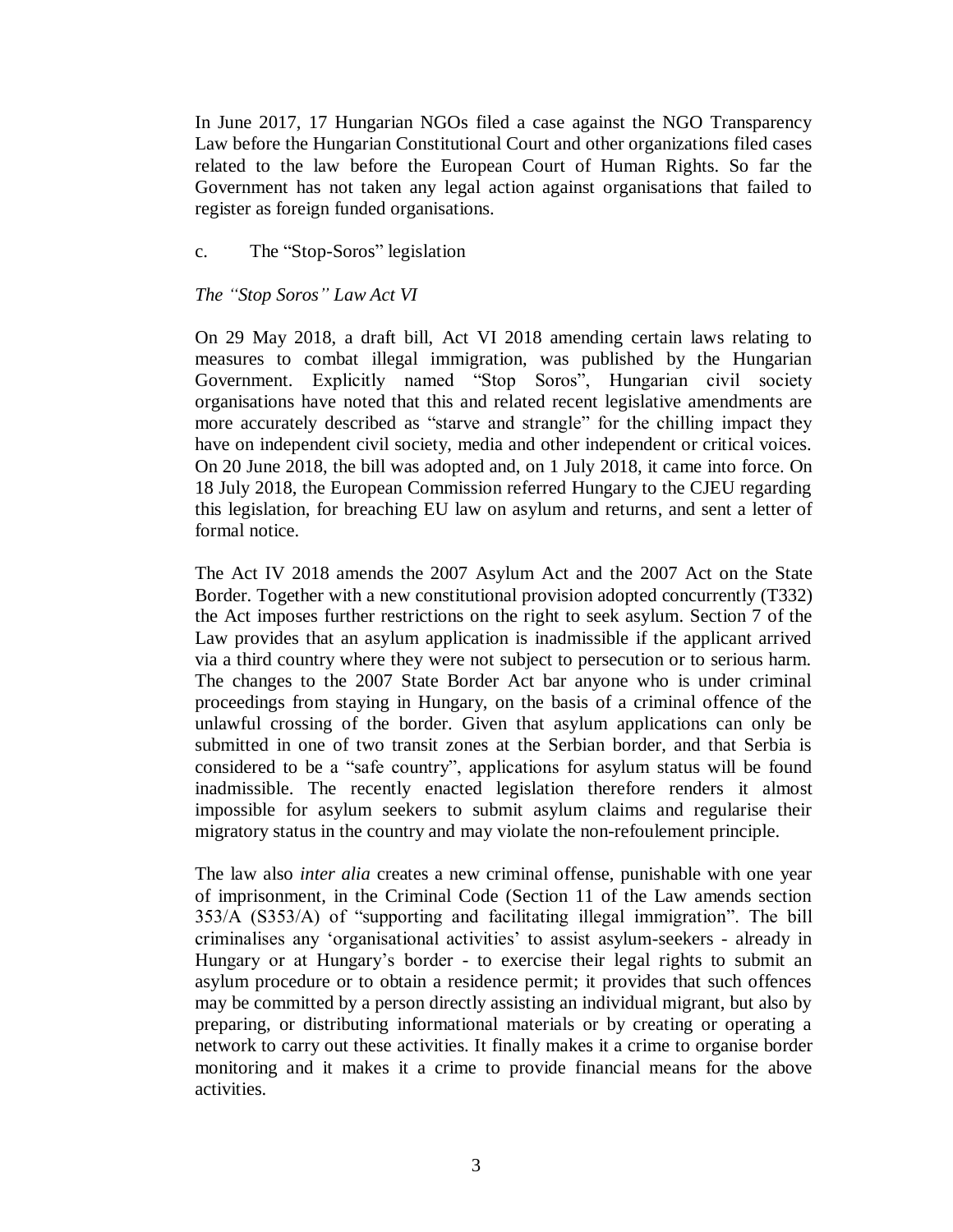The provisions of the law effectively prevent civil society from protecting and promoting the rights of refugees, asylum seekers and migrants and from carrying out their legitimate and lawful activities, including providing the above mentioned assistance to individual migrants or from carrying out advocacy campaigns on their behalf, among others.

### *The "Stop Soros" Act XLI*

The amendments to the Tax Code were adopted on 25 July and entered into force on 25 August 2018. Section 253 introduces a special 25% tax, on funding of organizations which carry out any activities that "promote migration" or for "immigration activities" which can include building networks and "propaganda activities that portray immigration in a positive light". The tax of 25% must be paid on all the "costs incurred" for those activities  $(253(3)(b))$ .

The law defines "immigration" as "permanent relocation of people from their country of residence to another country". It is not limited to immigration to Hungary – so could include, for example, related activities on the rights of refugees in other countries. The tax applies only where there is funding from an organisation (section 253(5)). This creates exemptions, including *inter alia* for the promotional work of commercial immigration firms who receive their funding from individual clients, political parties and party foundations and organisations whose exception is guaranteed by international treaty.

According to the law, the tax is payable by an organisation providing financial support (wherever they are based) and the funding organisation is required to provide a declaration that the tax has been paid. In the absence of such as declaration the organisation conducting the activities is required to pay the tax.

The law adds a second layer of administrative burdens, in the form of a licencing requirement for a segment of NGOs working on issues related to asylum and migrants. By imposing a specific financial burden on organizations related to immigration, the law could discourage foreign donors from providing funds in solidarity to civil society organizations (CSOs) in Hungary working on protecting the rights of refugees, asylum seekers and migrants, including those carrying out advocacy efforts domestically and internationally. The additional financial and administrative burdens as well as the excessive fines imposed in cases of noncompliance could also lead to the potential cessation of their activities. The law consequently interferes with the right to freedom of association of these organizations, limiting their capacity to carry on their activities and creates a differential treatment between organizations.

The law also interferes with the right to freedom of expression as the tax could be imposed on organisations for engaging in activities intended to express opinions which promote or are positive about immigration. It could therefore have a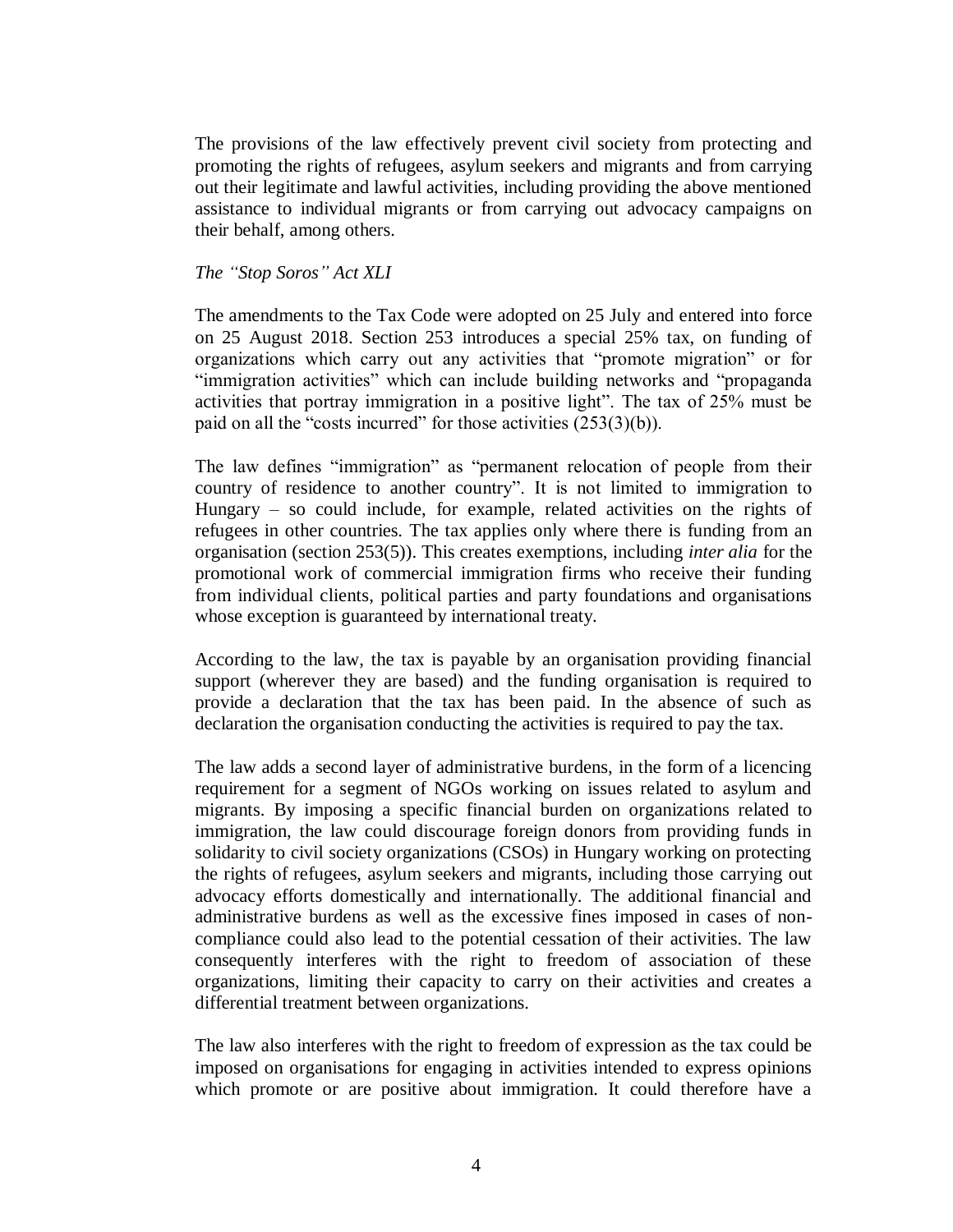detrimental impact on the media, creating self-censorship on immigration-related information.

# d. Law on Freedom of Assembly

On 20 July, the Parliament adopted a new Law on Freedom of Assembly. The Law introduces extensive vaguely phrased prior conditions to be met for an assembly to be authorized. Therefore, the police can use the non-compliance of one of the set conditions to ban an assembly. For example, if "there are grounds for believing a protest may directly, unnecessarily and disproportionately interfere with the functioning of the courts", the assembly might be banned.

# *2. Negative rhetoric against civil society supporting migrants*

This restrictive legislative framework is combined with a series of attacks directed against civil society registered over the past few months, in particular when the scope of its activities is related to migration issues..

a. Negative rhetoric towards civil society organizations

Since the last general elections, the Government has engaged in fierce smear campaign against civil society, discrediting and intimidating dissenting voices, notably through its own agencies and through public media.

On 12 April 2018, a few days after the general elections, two newspapers close to the Government published an article titled "The Speculator's People" consisting of a list of 200 persons who allegedly work for the so called "Soros organizations". Of these 200 people, numerous individuals are staff of CSOs such as Amnesty International, the Hungarian Civil Liberties Union, Transparency International, the Hungarian Helsinki Committee as well as organizations working on Roma or migrant integration issues and academics.

On 12 June, the Fidesz–KDNP coalition spokesperson, held a press conference in front of Amnesty International Hungary's building and affixed labels on its doors branding it as an "organization that supports immigration". On 14 June, another organization, helping refugees, was also branded as such. On 27 June, similar events occurred in front of the Hungarian Helsinki Committee.

b. Shrinking media pluralism

Since the last general elections, held in April 2018, several important media outlets, such as Magyar Nemzet, Budapest Beacon, and Heti Valász, have closed down, or have changed ownership (HirTV). Some private media companies, subsidized by the Government (notably through high volume advertising), disseminate political messages from the authorities.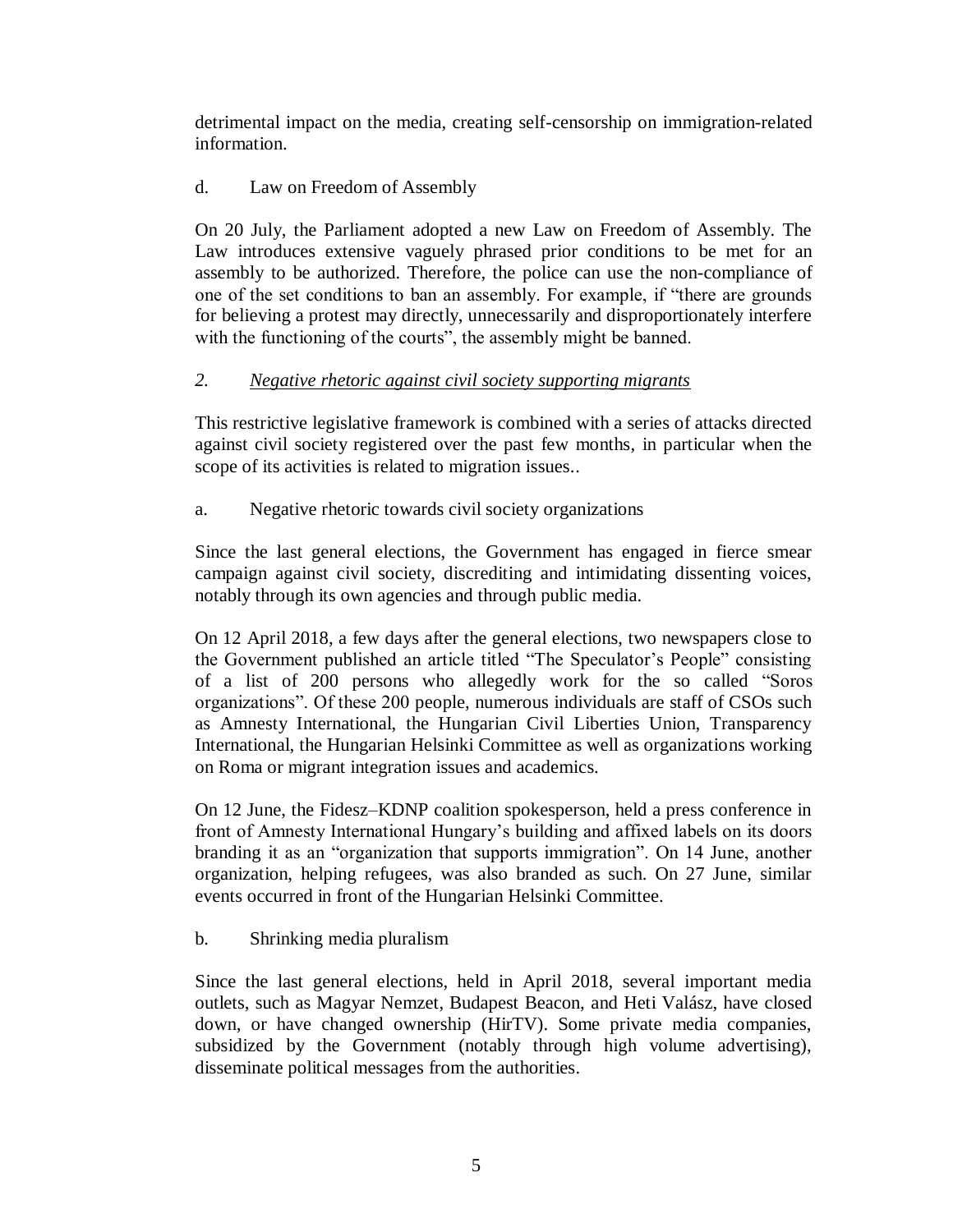This shrinking of media pluralism is particularly worrying as it is happening in an already existing restrictive legislative framework that does not provide for an uncensored and unhindered press (Concluding Observation, Human Rights Committee, CCPR/C/HUN/CO/6, para. 57). In March 2018, the newspaper Magyar Idők published an article criticizing the work of foreign reporters that criticize the Government.

c. Academia and programmes working on migrants studies

On 19 June 2018, a list of names and pictures of academics affiliated with the Hungarian Academy of Sciences studying migration, ethnic minorities, gender and LGBTQ policies, as well as other fields, was published in a newspaper. The article claimed that the research topics are politically suspicious, suggesting that the Government should have a "greater insight" into the Academy's work.

In August 2018, the Government announced plans to eliminate gender studies form Hungary's list of accredited university programmes. The two universities concerned by this plan, the Central European University and the ELTE, have not been consulted.

On 28 August 2018, the Central European University announced the suspension of the Opening Learning Initiative for registered refugees and asylum seekers, together with the administration of Marie Curie Research Grant on migration policy in Central and Southern Europe, as a result of the adoption of the the imposition of the 25% compulsory tax on measures promoting migration..

Staff of civil society organizations, as well as other independent or critical persons report having suffered a range of detrimental impacts, including pressure on family members, dismissal from work, as well as death threats and other threats from the general public.

# *3. Continuous deterioration of the situation of migrants*

The facts alleged are taking place in an increasingly hostile environment for migrants, asylum seekers and refugees in Hungary.

In August 2018, the Immigration Office stopped giving food to detained asylumseekers in transit zones who challenge their case in courts. After the European Court of Human Rights' issuance of five emergency orders to Hungary, meals were again provided to asylum-seekers in detention.

We also refer to the Human Rights Committee's May 2018 Concluding Observation in which the Committee notes with concern reports that pushbacks have been applied indiscriminately and that individuals subjected to this measure have very limited opportunity to submit an asylum application and virtually no right of appeal. The Committee also notes with concern reports of collective and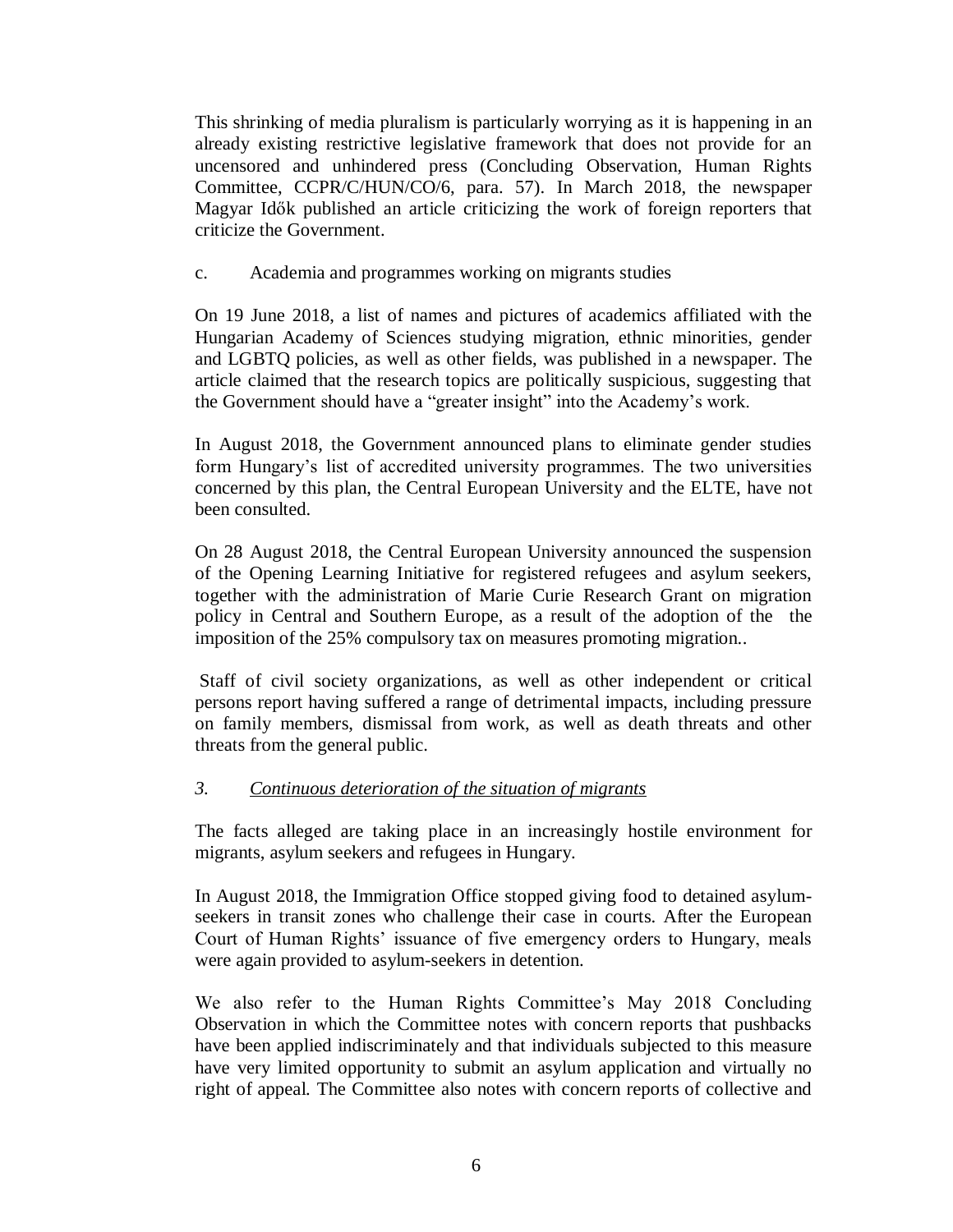violent expulsions, allegedly accompanied by heavy beatings, attacks by police dogs and shooting with rubber bullets, which have resulted in severe injuries and, at least in one case, in the death of an asylum seeker (CCPR/C/HUN/CO/6, para 47).

We are concerned about the highly restrictive legislative framework imposed on civil society organizations, in particular, the NGO Transparency Law, the recent "Stop Soros" laws, as well as the recent law on the right to assembly.

As indicated in previous letters, the NGO Transparency Law severely curtails the rights to freedom of expression and freedom of peaceful assembly and association in Hungary.

We are concerned the 'Stop Soros' Law Act VI allegedly aims to prevent individuals from seeking asylum and could lead to the criminalization of lawyers and NGO workers assisting migrants. The law also creates a new category of NGOs, organizations supporting migration, and imposes distinctive additional requirements on organizations that receive foreign funding, thereby discriminating between different categories of organizations.

We are worried the new Law on Freedom of Assembly will further restrict the right to freedom of peaceful assembly by increasing the threshold of conditions under which a peaceful assembly can be held.

Our concerns are heightened by the fact that this restrictive legislative framework was adopted immediately after the tenure of the general elections, possibly underlying the Government's political priorities, allegedly aiming at obstructing the work of civil society critical to the Government's policies as well as fuelling hostility towards migrants, asylum seekers and refugees. In this connection, we are also concerned at the smear campaign by public officials against civil society which may distort the public narrative on human rights defenders. In particular, we are concerned that the comments foster an intolerance and hostility which, considering his influence as a political leader, may lead to persons being incited to excercise violence against Karapatan and its members, who are already facing a severely hostile environment. We are concerned that such rhetoric by public officials negatively impacts not only the work of civil society, but also the faith of civil society in State institutions and, thus, the quality and level of their participation in democracy.

We finally express serious concerns about the negative impact of this restrictive legislative framework and of this hostile environment which might further fuel and legitimize the xenophobic rhetoric and racist attitudes towards non-citizens, further exposing them to abuse, hatred and violence but also stigmatize organizations working on issues related to refugees, asylum seekers and migrants.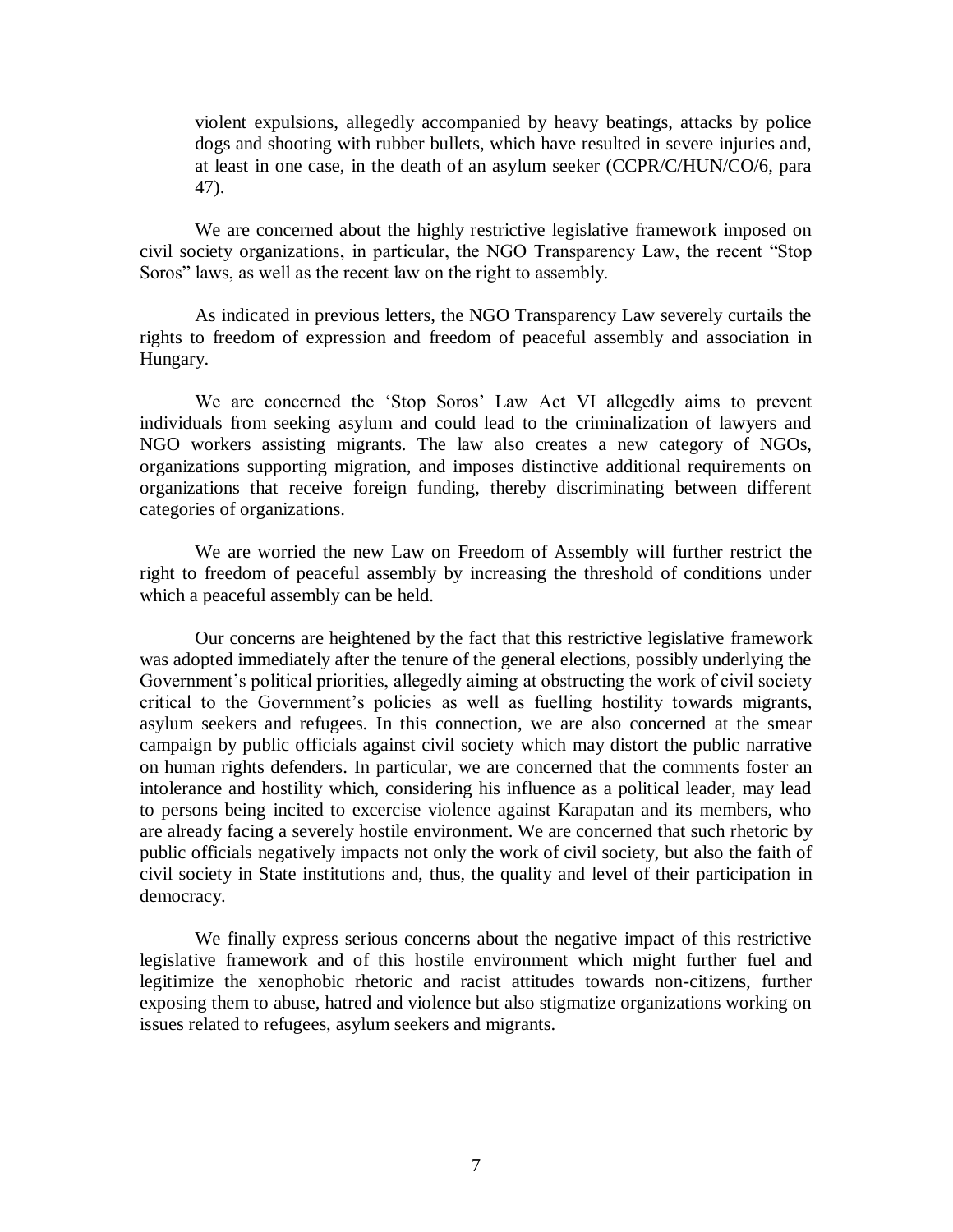In connection with the above alleged facts and concerns, please refer to the **Annex on Reference to international human rights law** attached to this letter which cites international human rights instruments and standards relevant to these allegations.

As it is our responsibility, under the mandates provided to us by the Human Rights Council, to seek to clarify all cases brought to our attention, we would be grateful for your observations on the following matters:

- 1. Please provide any additional information and/or comment(s) you may have on the above-mentioned allegations.
- 2. Please explain whether a human rights impact assessment has been undertaken to assess the impact of the above-mentioned legislation, in particular on legal principles and standards listed in the annex of this letter. Please share the outcome of any such analysis or consultation.
- 3. Please provide information on efforts taken by State authorities to protect the lives and basic human rights of all people within its territory and under its jurisdiction, including migrants, asylum seekers and refugees, regardless of their legal status. Please provide information regarding allegations of violations of the non-refoulement principle.
- 4. Please provide information regarding the allegations of smear campaign, including from the national authorities, against civil society organizations or individuals related to migration issues. Please explain how these measures are compatible with articles 19 and 22 of the International Covenant on Civil and Political Rights (ICCPR).
- 5. Please indicate what measures have been taken to ensure that migrant rights defenders in the Hungary are able to carry out their legitimate work in a safe and enabling environment without fear of threats or acts of intimidation or retaliation directed against them or harassment of any sort.

We would appreciate receiving a response within 60 days. Your Excellency's Government's response will be made available in a report to be presented to the Human Rights Council for its consideration.

While awaiting a reply, we urge that all necessary interim measures be taken to halt the alleged violations and prevent their re-occurrence and in the event that the investigations support or suggest the allegations to be correct, to ensure the accountability of any person(s) responsible for the alleged violations.

We intend to publicly express our concerns as, in our view, the information upon which the press release is based is sufficiently reliable to indicate a matter warranting immediate attention. We also believe that the wider public should be alerted to the potential implications of the above-mentioned allegations. The press release will indicate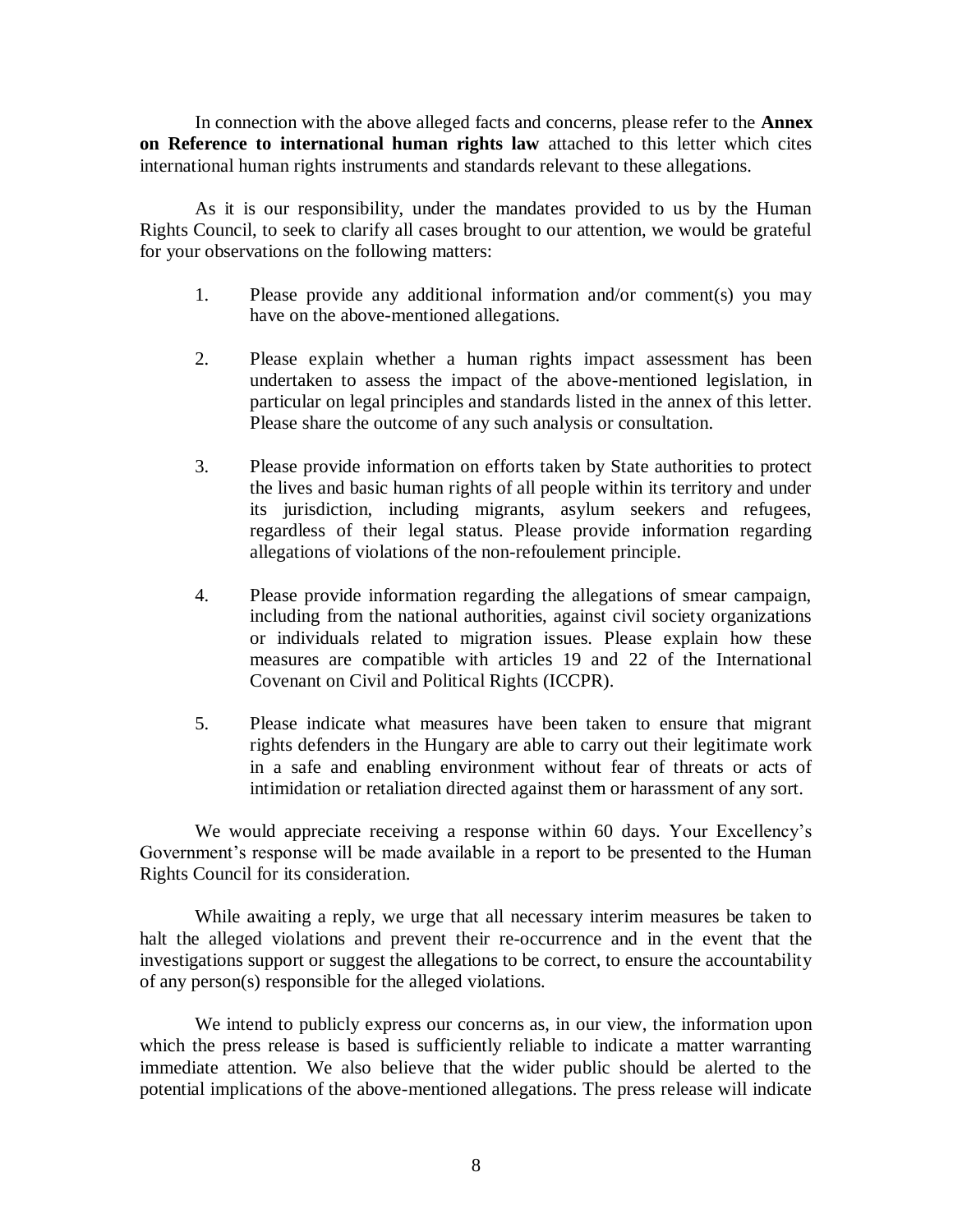that we have been in contact with your Excellency's Government's to clarify the issue/s in question.

Please accept, Excellency, the assurances of our highest consideration.

Koumbou Boly Barry Special Rapporteur on the right to education

David Kaye

Special Rapporteur on the promotion and protection of the right to freedom of opinion and expression

Clement Nyaletsossi Voule Special Rapporteur on the rights to freedom of peaceful assembly and of association

> Michel Forst Special Rapporteur on the situation of human rights defenders

Obiora C. Okafor Independent Expert on human rights and international solidarity

Felipe González Morales Special Rapporteur on the human rights of migrants

E. Tendayi Achiume Special Rapporteur on contemporary forms of racism, racial discrimination, xenophobia and related intolerance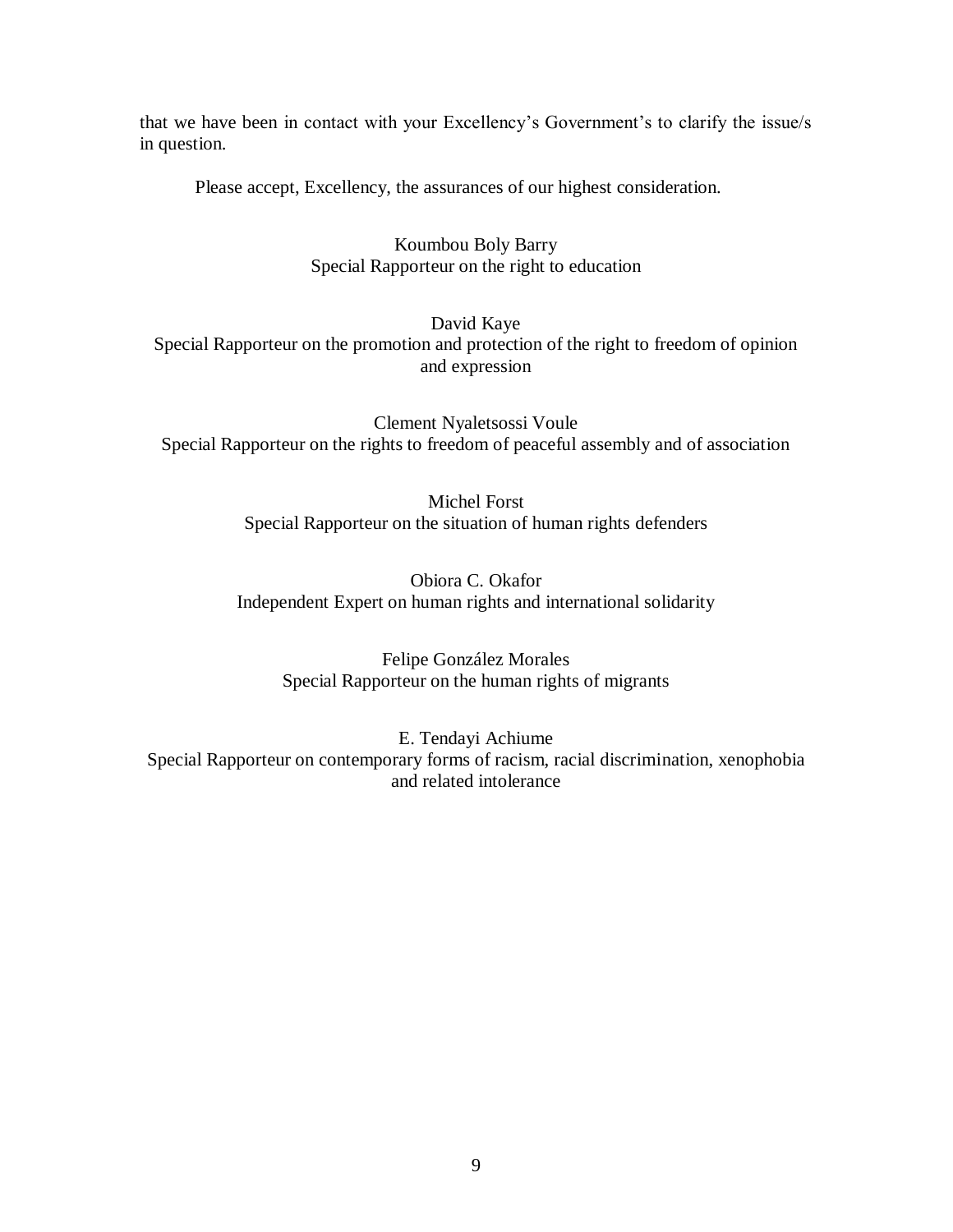### **Annex Reference to international human rights law**

In connection with above alleged facts and concerns, we would like to draw the attention of your Excellency's Government to the relevant international norms and standards that are applicable to the issues brought forth by the situation described above.

The above-mentioned legislation, as well as the different measures and policies recently adopted, seem to pose significant restrictions on the rights to freedom of expression, freedom of assembly and to freedom of association. In this connection, we wish to draw attention to articles 19, 21 22 of the International Covenant on Civil and Political Rights (ICCPR), ratified by Hungary in 1974.

### *Freedom of expression*

Freedom of opinion and expression is protected under article 19 of the ICCPR. Article 20(2) of the ICCPR, which further requires States to prohibit "any advocacy of national, racial or religious hatred that constitutes incitement to discrimination, hostility or violence". Article 20(2) must be read in conjunction with the conditions for restrictions to the exercise of freedom of expression set out in article 19(3) of the ICCPR.

As pointed out by the Special Rapporteur on the promotion and protection of the right to freedom of opinion and expression, when high-level officials engage in hate speech, they undermine not only the right to non-discrimination of affected groups, but also the faith of such groups in State institutions and, thus, the quality and level of their participation in democracy (A/67/357, para. 67).

Similarly, article 21 and 22 provide that no restrictions may be placed on freedom of peaceful assembly and of association other than those which are prescribed by law and which are necessary in a democratic society in the interests of national security or public safety, public order *(ordre public)*, the protection of public health or morals or the protection of the rights and freedoms of others.'

Regarding the right to freedom of association, we would like to stress the Human Rights Committee concerns about the Law on the Transparency of organizations (CCPR/C/HUN/CO/6, para. 53): "The Committee is concerned about unreasonable, burdensome and restrictive conditions imposed on some non-governmental organizations (NGOs) receiving foreign funding under Act LXXVI of 2017 on the Transparency of Organizations Supported from Abroad, including the requirement that certain NGOs should register as "foreign-supported organizations" and publicly identify their foreign supporters. Despite the information provided by the State party delegation claiming that the law aims to ensure transparency regarding NGO funding sources, the Committee notes a lack of sufficient justification for the imposition of these requirements, which appear to be part of an attempt to discredit certain NGOs, including NGOs dedicated to the protection of human rights in Hungary (arts. 19, 21, 22 and 26)".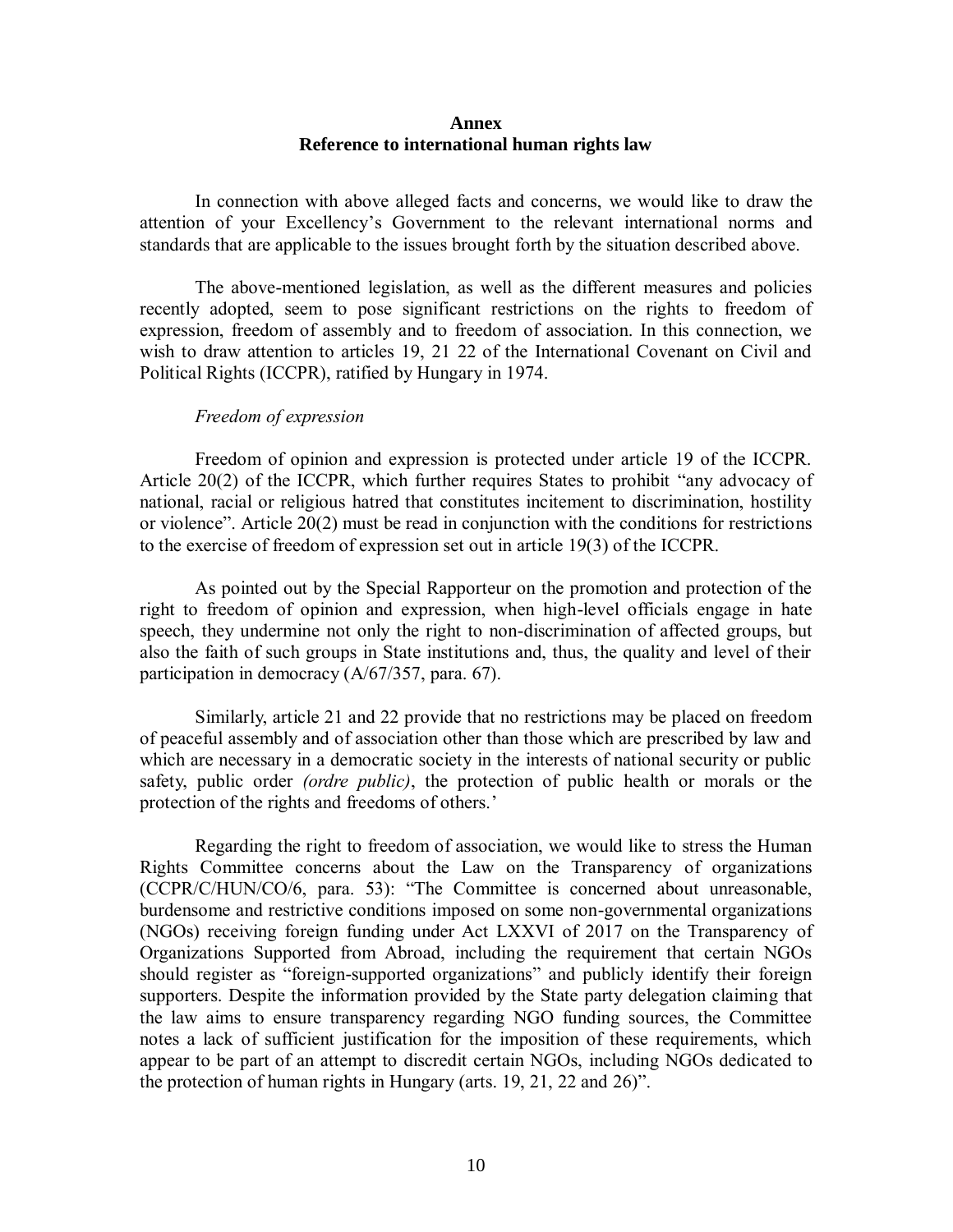We would further like to stress the Committee's concluding observation regarding the pre-existing "Soros-Package" replaced by the "Stop-Soros" legislation. The Committee stressed his concerns regarding the "imposition of restrictions on foreign funding directed to NGOs may be used to apply illegitimate pressure on them and to interfere unjustifiably with their activities".

Furthermore, we would like to note UN Special Rapporteur on the rights to freedom of peaceful assembly and of association, has stressed 'the right to freedom of association not only includes the ability of individuals or legal entities to form and join an association, but also to seek, receive and use resources – human, material and financial – from domestic, foreign and international sources' (A/HRC/23/39, para 8).

Regarding the right to freedom of peaceful assembly, the Special Rapporteur has stressed that the exercise of fundamental freedoms should not be subject to previous authorization by the authorities, but at the most to a prior notification procedure, whose rationale is to allow State authorities to facilitate the exercise of the right to freedom of peaceful assembly and to take measures to protect public safety and order and the rights and freedoms of others (A/HRC/20/27, para. 28).

Similarly, it is relevant to note that the Declaration on the Right and Responsibility of Individuals, Groups and Organs of Society to Promote and Protect Universally Recognized Human Rights and Fundamental Freedoms, also known as the UN Declaration on Human Rights Defenders States in its article 13 that '[e]veryone has the right, individually and in association with others, to solicit, receive and utilize resources for the express purpose of promoting and protecting human rights and fundamental freedoms through peaceful means, in accordance with article 3 of the present Declaration'.

We would also like to express concern that such restrictions violate the crucial principle of international solidarity, as reflected in the Draft Declaration on the right to international solidarity (A/HRC/35/35).

Lastly, the Government of Hungary, at the September 2016 session of the Universal Periodic Review (UPR) accepted recommendations including that it 'refrain from targeting or restricting the activities of civil society organizations based on their political affiliation or their receipt of foreign funding (para 128.38, recommendation by Australia, 2nd review of Hungary under the UPR).

### *Non-refoulement and non-discrimination*

We wish to recall your Excellency's Government that the prohibition of refoulement is explicitly included in the 1951 Convention Relating to the Status of Refugees and its 1967 Protocol, ratified by Hungary. Furthermore, the prohibition of return to a place where individuals are at risk of torture and other ill-treatment is enshrined in Article 3 of the Convention Against Torture and other Cruel, Inhuman or Degrading Treatment or Punishment (CAT), also ratified by your Excellency's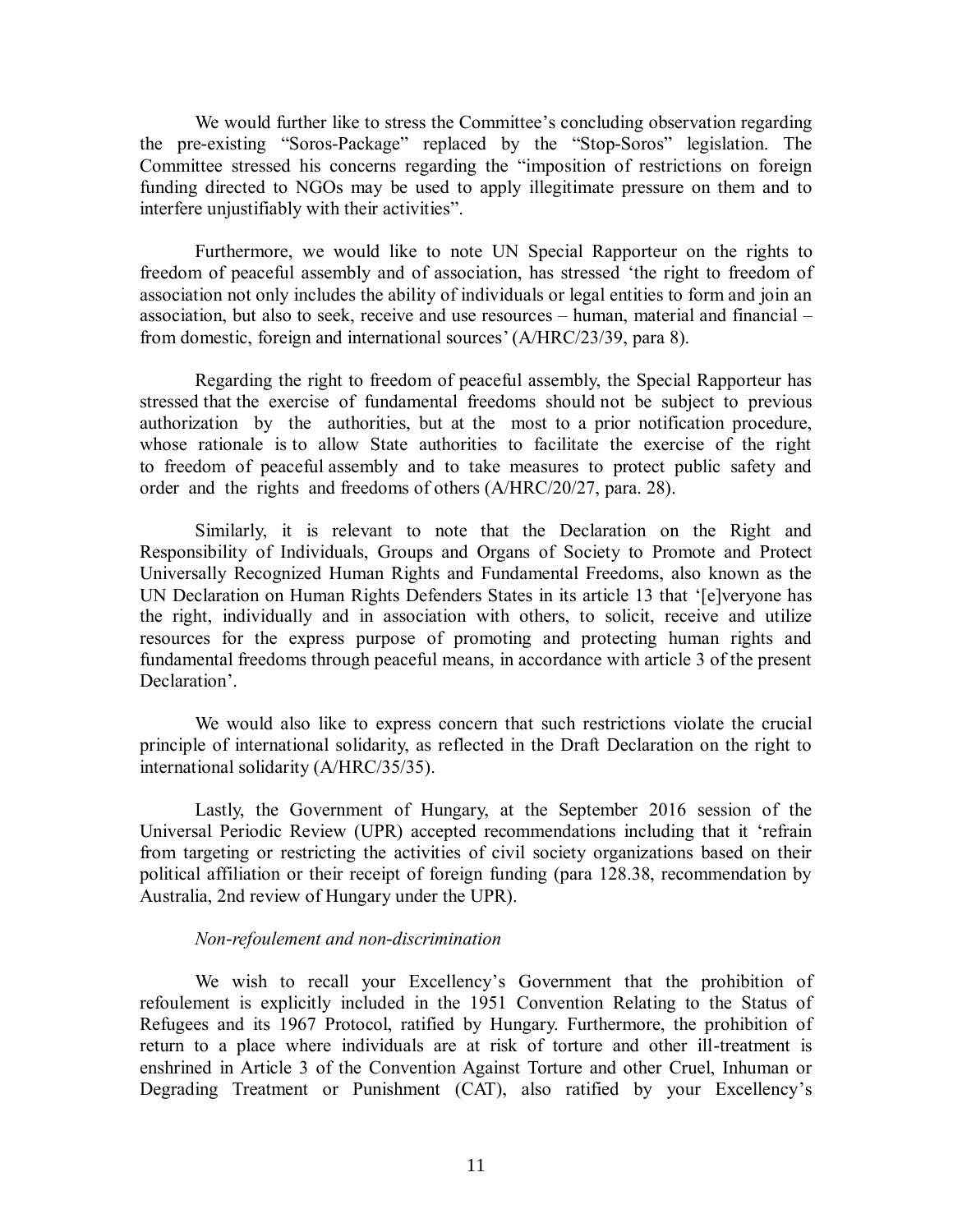Government. This absolute prohibition against refoulement is stronger than that found in refugee law, meaning that persons may not be returned even when they may not otherwise qualify for refugee or asylum status under article 33 of the 1951 Refugee Convention or domestic law. Accordingly, non-refoulement under the CAT must be assessed independently of refugee or asylum status determinations, so as to ensure that the fundamental right to be free from torture or other ill-treatment is respected even in cases where non-refoulement under refugee law may be circumscribed.

We would like to bring to Your Excellency's Government's attention article 26 of the International Covenant on Civil and Political Rights stating that "all persons are equal before the law and are entitled without any discrimination to the equal protection of the law. In this respect, the law shall prohibit any discrimination and guarantee to all persons equal and effective protection against discrimination on any ground such as race, colour, sex, language, religion, political or other opinion, national or social origin, property, birth or other status".

We are concerned that the legislation as well as the Government's policies and practices against migrants, asylum seekers and refugees, further fuel racial discrimination, xenophobia and intolerance towards non-citizens in contravention of the International Convention on the Elimination of All Forms of Racial Discrimination (ICERD), which was ratified by Hungary on 4 May 1967. Article 2(c) of the Convention obliges States to adopt immediate and effective measures to review and rescind any legislation, which has the effect of perpetuating racial discrimination. Article 5 (d) (viii) and (ix) further require States Parties to prohibit and eliminate racial discrimination with regards to the enjoyment of the rights to freedom of expression and to freedom of association.

The Durban Declaration and Declaration and Programme of Action (DDPA) reiterate that xenophobia against migrants, refugees and asylum seekers constitutes one of the main sources of contemporary racism. It therefore request States to combat the generalized rejection of, and xenophobic attitudes towards, migrants (para. 24). In this context, the DDPA stresses the vital role of NGOs in combatting racial discrimination, xenophobia and related intolerance. The DDPA calls for the removal of unlawful barriers to the effective functioning of NGOs working in this field and urges States to provide an open and conducive environment that enables them to operate freely within their societies (paras. 118 and 213).

In this regard, we refer the Government of Your Excellency's Government's to the 2018 Concluding Observation of the Human Rights Committee: The State party should regularly, publicly and effectively reaffirm that any advocacy of ethnic or racial hatred that constitutes incitement to discrimination, hostility or violence is prohibited by law and should act promptly to bring perpetrators of hate crimes to justice. It should take effective measures to improve the reporting, investigation, prosecution and punishment of hate crimes and criminal hate speech, in accordance with its obligations under the Covenant, and should strengthen its efforts to eradicate stereotyping and discrimination against migrants, refugees, Jews and Roma, among others, by conducting public awareness